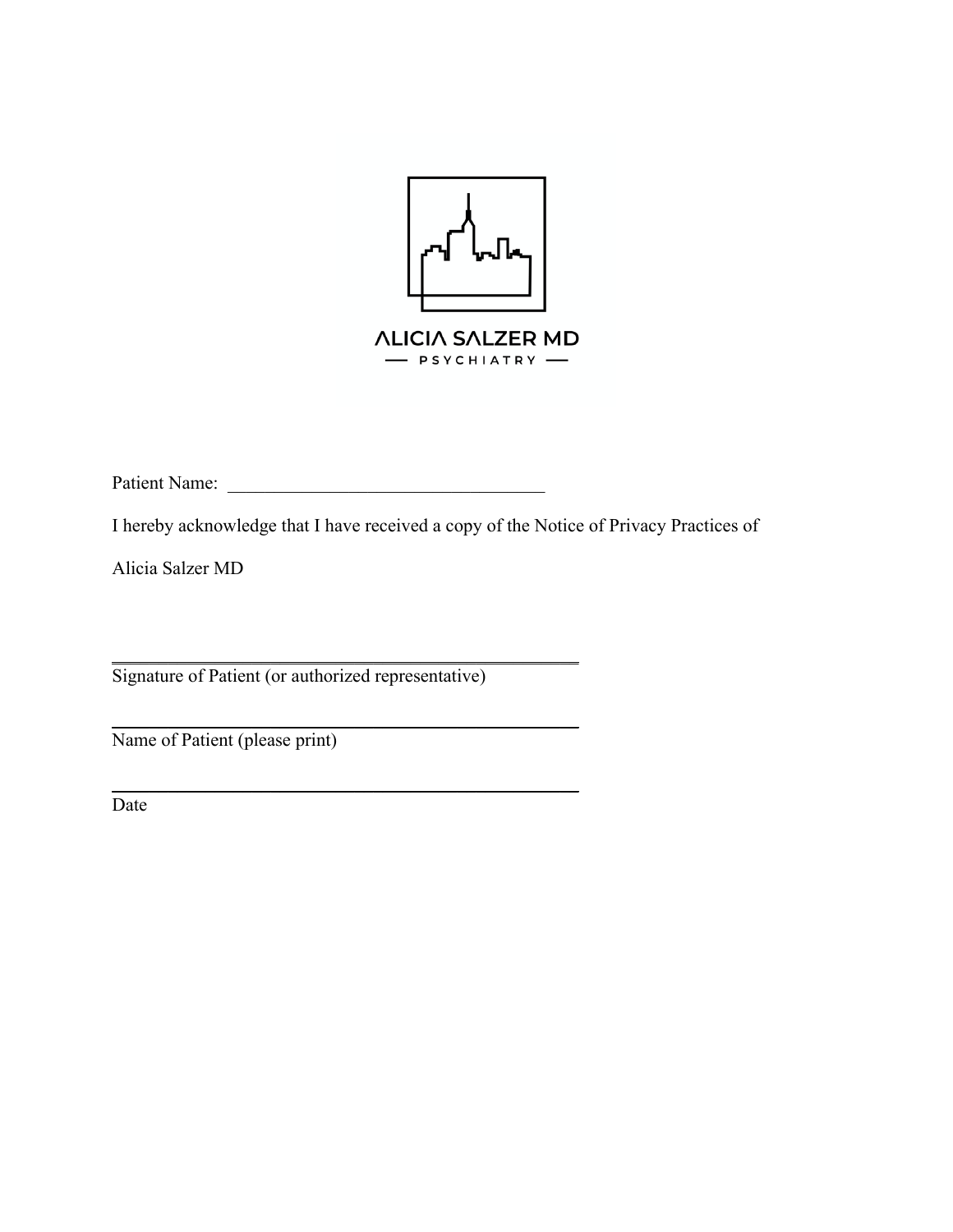# ALICIA SALZER MD 925 STERLING PL BROOKLYN, NY, 11216 917-576-6991

# **NOTICE OF PRIVACY PRACTICES**

# THIS NOTICE DESCRIBES HOW MEDICAL INFORMATION ABOUT YOU MAY BE USED, DISCLOSED AND SAFEGUARDED, AND HOW YOU CAN GET ACCESS TO THIS INFORMATION. PLEASE REVIEW IT CAREFULLY.

## **I. Our Responsibility**

The confidentiality of your personal health information is very important to us. Your health information includes records that we create and obtain when we provide you care, such as a record of your symptoms, examination and test results, diagnoses, treatments and referrals for further care. It also includes bills, insurance claims, or other payment information that we maintain related to your care.

This Notice describes how we handle your health information and your rights regarding this information. Generally speaking, we are required to:

- Maintain the privacy of your health information as required by law;
- Provide you with this Notice of our duties and privacy practices regarding the health information about you that we collect and maintain; and
- Follow the terms of our Notice currently in effect.

## **II. Our Contact Information**

After reviewing this Notice, if you need further information or want to contact us for any reason regarding the handling of your health information, please direct any communications to the following contact person:

## **Privacy Officer**

Alicia Salzer MD 925 Sterling Pl, Brooklyn, NY, 11216 917-576-6991 salzermd@me.com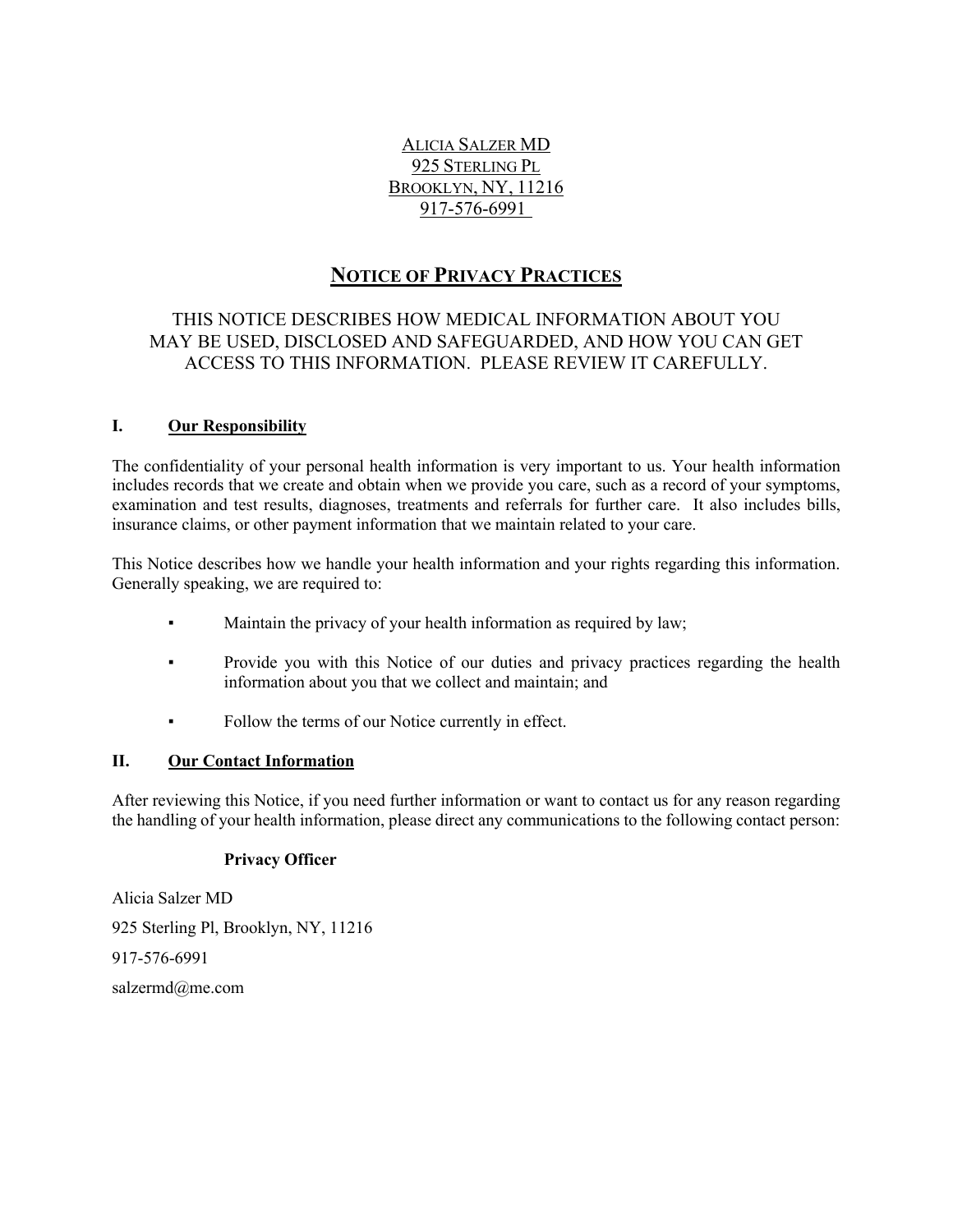## **III. Uses and Disclosures of Information**

Federal law permits us to use and disclose personal health information without your consent or authorization for purposes of treatment, payment, and health care operations. However, under New York State law and regulations, we will not release your personal health information to any third party except in the following circumstances:

## 1. With Your Express Consent for Treatment and Payment Purposes

This consent may be in writing, oral or implied.

Examples:

- You send us a written request to send a copy of your records to another physician who may be providing treatment to you
- You ask us to call the pharmacy to renew your medication
- You ask us to submit a health insurance claim form to your insurance carrier or you seek treatment from us because we are a participating provider in your health plan

## 2. For Health Care Operations

In the course of providing treatment to you, we may need to share information with our employees, including students and trainees, and consultants to perform the operations of our medical office. We will share with our employees and business associates only the minimum amount of personal health information necessary for them to assist us.

Examples:

- To bill for our services
- To set up appointments with you

## 3. As Otherwise Permitted or Required by Federal or State Law or Regulation

Examples:

- **•** In an emergency situation
- For child abuse and neglect reporting and investigation

## 4. Pursuant to Your Written Authorization

We will not release health information to any third party In connection with any other uses and disclosures not described in this Notice, unless you grant us written authorization to do so.

## Examples:

- We receive a request for medical information from your potential employer
- In connection with use or disclosure of psychotherapy notes
- In connection with marketing activities
- In connection with the sale of protected health information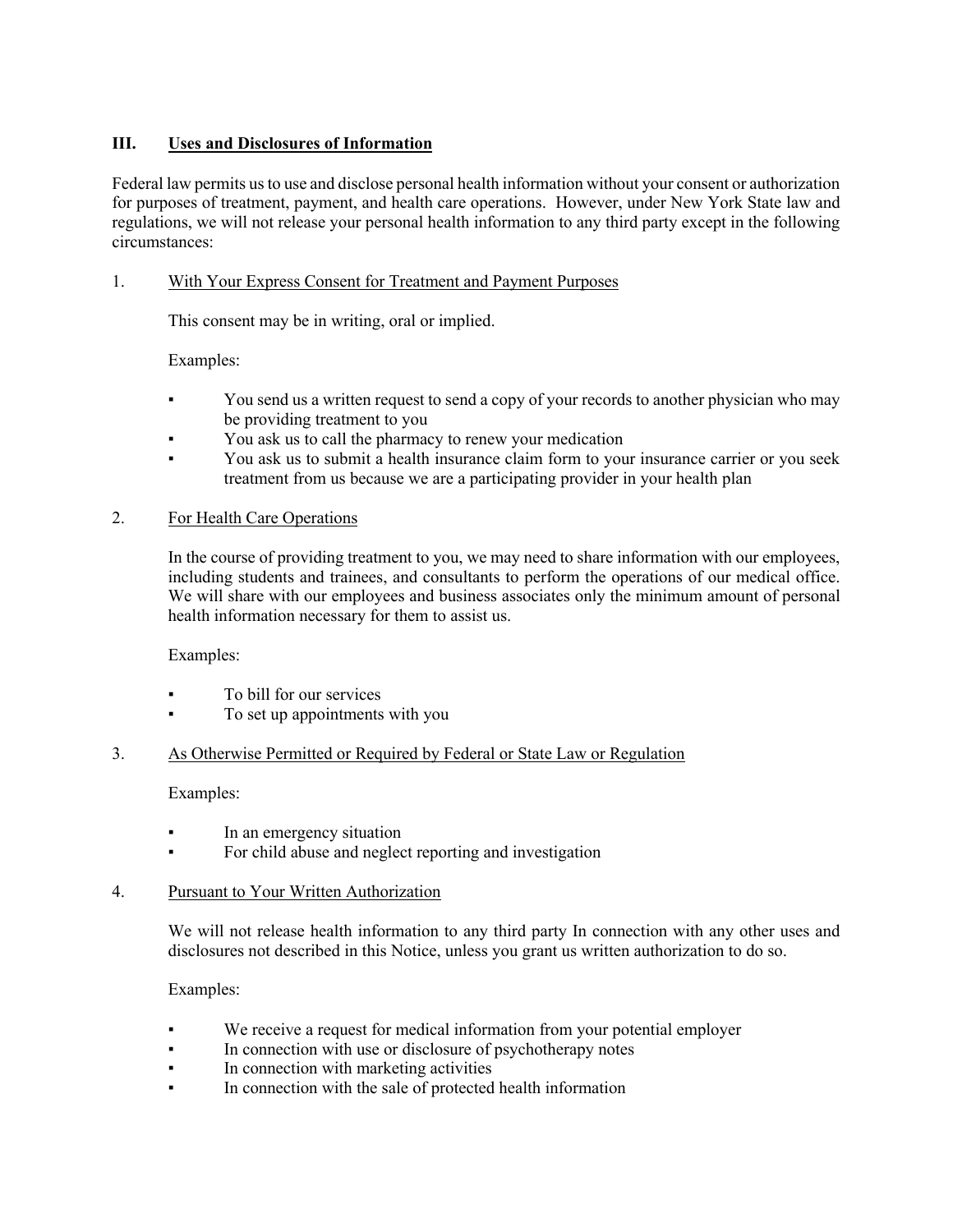## **IV. Other Uses and Disclosures**

In addition to uses and disclosures related to treatment, payment, and health care operations, we also may use and disclose your personal information without your express consent or authorization for the following additional purposes:

## **Abuse, Neglect, or Domestic Violence**

As required or permitted by law, we may disclose health information about you to a state or federal agency to report suspected abuse, neglect, or domestic violence. If such a report is optional, we will use our professional judgment in deciding whether or not to make such a report. If feasible, we will inform you promptly that we have made such a disclosure.

## **Appointment Reminders and Other Health Services**

We may use or disclose your health information to remind you about appointments or to inform you about treatment alternatives or other health-related benefits and services that may be of interest to you, such as case management or care coordination.

## **Business Associates**

We may share health information about you with business associates who are performing services on our behalf. For example, we may contract with a company to do our billing. Our business associates are obligated to safeguard your health information. We will share with our business associates only the minimum amount of health information necessary for them to assist us.

## **Communicable Diseases**

To the extent permitted or required by law, we may disclose information to a public health official or a person who may have been exposed to a communicable disease or who is otherwise at risk of spreading a disease or condition.

## **Communications with Family and Friends**

We may disclose information about you to a person who is involved in your care or payment for your care, such as family members, relatives, or close personal friends. In addition, we may notify a family member, your personal representative, or other person responsible for your care, of your location, general condition, or death. Any such disclosure will be limited to information directly related to the person's involvement in your care. If you are available, we will provide you an opportunity to object before disclosing any such information. If you are unavailable because, for example, you are incapacitated or because of some other emergency circumstance, we will use our professional judgment to determine what is in your best interest regarding any such disclosure.

## **Coroners, Medical Examiners and Funeral Directors**

In the event of your death, we may disclose health information about you to a coroner or medical examiner, for example, to assist in identification or determining cause of death. We may also disclose health information to funeral directors to enable them to carry out their duties.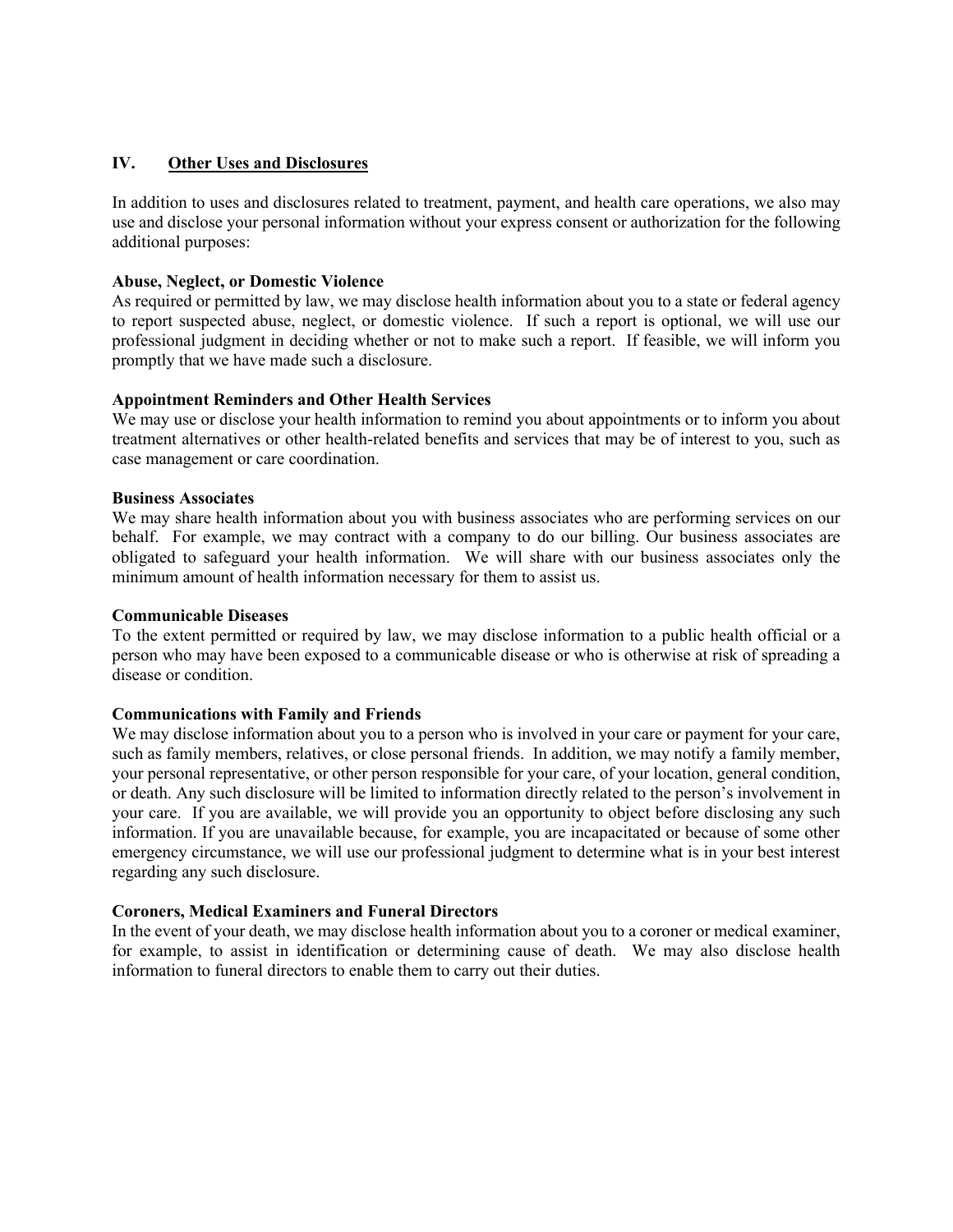#### **Disaster Relief**

We may disclose health information about you to government entities or private organizations (such as the Red Cross) to assist in disaster relief efforts. If you are available, we will provide you an opportunity to object before disclosing any such information. If you are unavailable because, for example, you are incapacitated, we will use our professional judgment to determine what is in your best interest and whether a disclosure may be necessary to ensure an adequate response to the emergency circumstances.

## **Food and Drug Administration (FDA)**

We may disclose health information about you to the FDA, or to an entity regulated by the FDA, for example, in order to report an adverse event or a defect related to a drug or medical device.

#### **Health Oversight**

We may disclose health information about you for oversight activities that are authorized by federal or state law, for example, to facilitate auditing, inspection, or investigation related to our provision of health care, or to the health care system.

#### **Judicial or Administrative Proceedings**

We may disclose health information about you pursuant to a court order in connection with a judicial or administrative proceeding, in accordance with our legal obligations.

#### **Law Enforcement**

We may disclose health information about you to a law enforcement official for certain law enforcement purposes without your consent but only if you are incapacitated or in an emergency situation.

#### **Minors**

If you are an unemancipated minor under New York law, there may be circumstances in which we disclose health information about you to a parent, guardian, or other person acting *in loco parentis*, in accordance with our legal and ethical responsibilities.

#### **Parents**

If you are a parent of an unemancipated minor, and are acting as the minor's personal representative, we may disclose health information about your child to you under certain circumstances. For example, if we are legally required to obtain your consent as your child's personal representative in order for your child to receive care from us, we may disclose health information about your child to you. In some circumstances, we may not disclose health information about an unemancipated minor to you. For example, if your child is legally authorized to consent to treatment (without separate consent from you), consents to such treatment, and does not request that you be treated as his or her personal representative, we may not disclose health information about your child to you without your child's written authorization.

#### **Personal Representative**

If you are an adult or emancipated minor, we may disclose health information about you to a personal representative authorized to act on your behalf in making decisions about your health care.

## **Public Health Activities**

As required or permitted by law, we may disclose health information about you to a public health authority, for example, to report disease, injury or vital events such as death.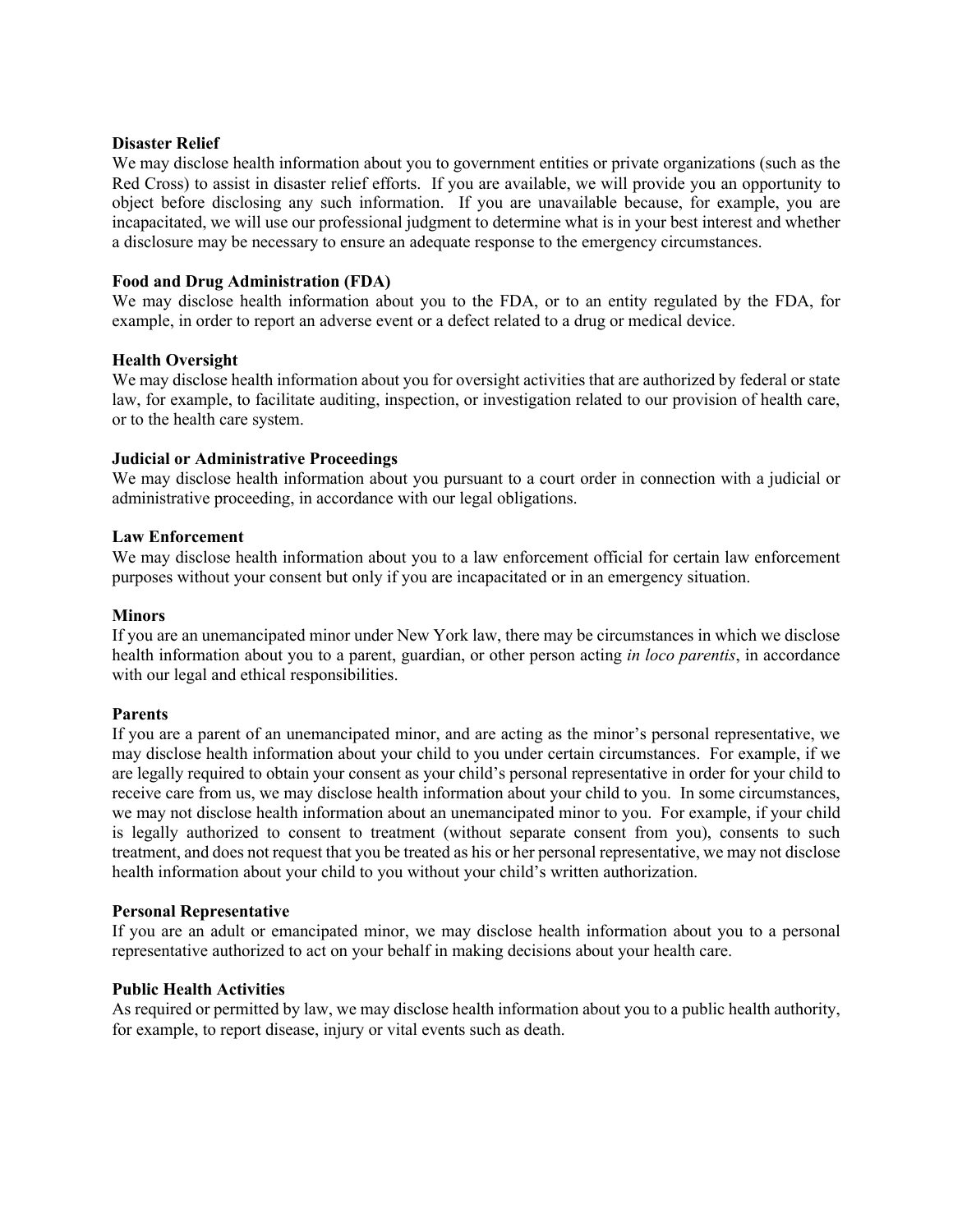## **Public Safety**

Consistent with our legal and ethical obligations, we may disclose health information about you based on a good faith determination that such disclosure is necessary to prevent a serious and imminent threat to yourself, to identified individuals and the public, or in an emergency situation.

#### **Required By Law**

We may disclose health information about you as required by federal, state or other applicable law.

#### **Specialized Government Functions**

We may disclose health information about you for certain specialized government functions, as authorized by law and depending on the particular circumstances. Examples of specialized government functions include military activities, determination of veterans benefits and emergency situations involving the health, safety, and security of public officials.

#### **Workers' Compensation**

We may disclose health information about you for purposes related to workers' compensation, as required and authorized by law.

## **V. Your Health Information Rights**

Under the law, you have certain rights regarding the health information that we collect and maintain about you. This includes the right to:

- Request that we restrict certain uses and disclosures of your health information. We are not, however, required to agree to all requested restrictions, unless the requested restriction involves information to be sent to a health plan for payment or health care operations purposes and the disclosure relates to products or services that were paid for in full and such disclosure is not otherwise required by law.
- Request that we communicate with you by alternative means, such as making records available for pick-up, or mailing them to you at an alternative address, such as a P.O. Box. We will accommodate reasonable requests for such confidential communications.
- Request to review, or to receive a copy of, the health information about you that is maintained in our files and used to make decisions about your treatment. We will respond to your request to inspect records within 10 days. We ordinarily will respond to requests to copy records within 30 days for on-site records and 60 days for off-site records. The standard fee for copying is \$0.75 per page. If we maintain an electronic health record for you, you may request access to your health information in an electronic format or have the information transmitted electronically to a designated recipient. Any fee charged by us for the electronic document production will not exceed our labor costs in responding to the request. If we are unable to satisfy your request, we may instead provide you with a summary of the information you requested. We will also tell you in writing the reason for the denial and your right, if any, to request a review of the decision and how to do so.
- Request that we amend the health information about you that is maintained in our files. Your request must explain why you believe our records about you are incorrect, or otherwise require amendment. Ordinarily, we will respond to your request for an amendment within 60 days. If we are unable to satisfy your request, we will tell you in writing the reason for the denial and tell you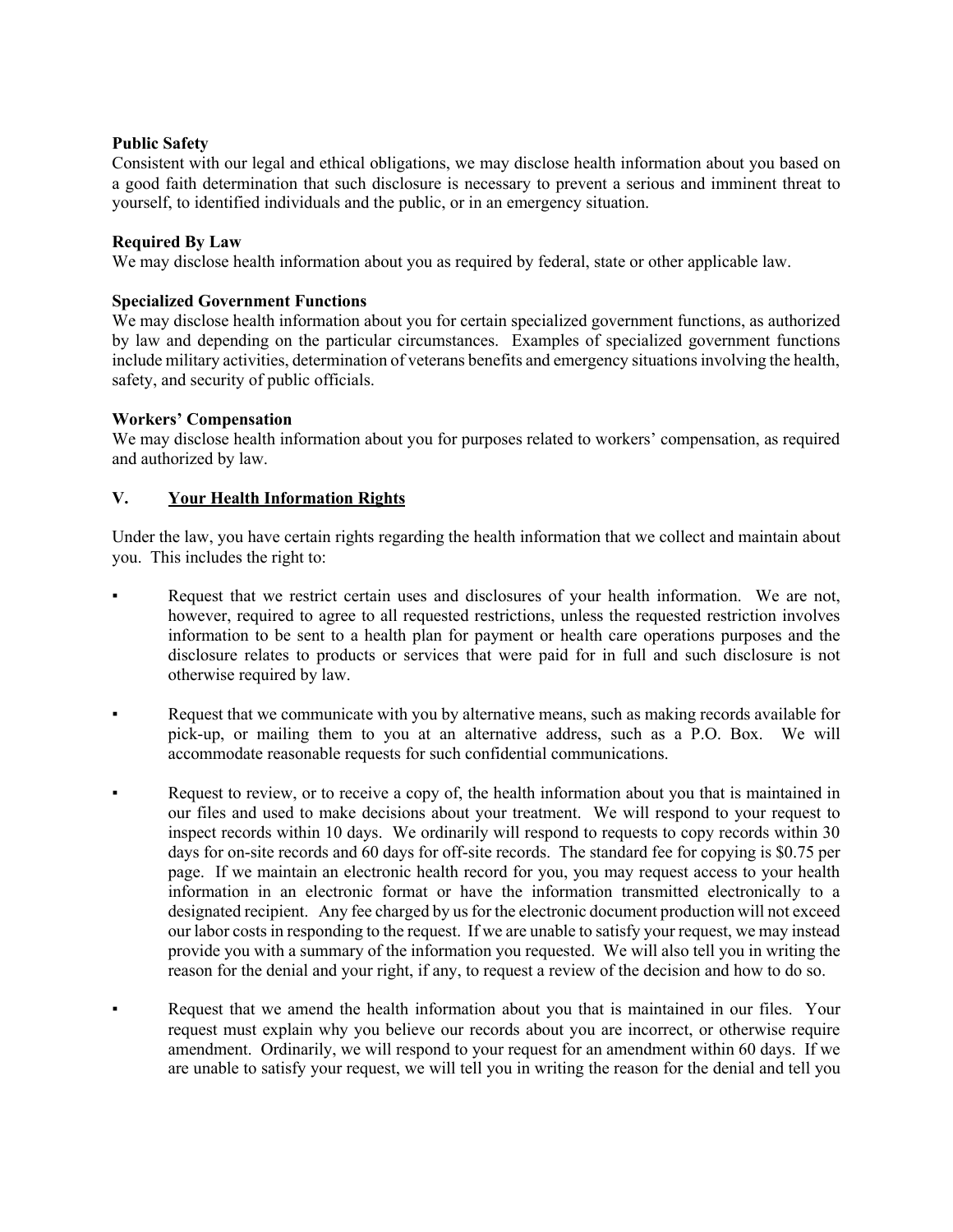how you may contest the decision, including your right to submit a statement (of reasonable length) disagreeing with the decision. This statement will be added to your records.

- Request a list of our disclosures of your health information. This list, known as an "accounting" of disclosures, will not include certain disclosures, such as routine disclosures made for payment, treatment or health care operations purposes or those made pursuant to a written authorization. However, if we maintain an electronic health record for you, you may be entitled to receive an accounting of routine disclosures of your health information. We will ordinarily respond to your request for an accounting of disclosures within 60 days. We will provide you the accounting free of charge, however if you request more than one accounting in any 12 month period, we may impose a reasonable, cost-based fee for any subsequent request. Your request should indicate the period of time in which you are interested (for example, "from May 1, 2013 to June 1, 2013"). We will be unable to provide you an accounting for any disclosures made before April 14, 2003, or for a period of longer than six years.
- Request a paper copy of this Notice.

In order to exercise any of your rights described above, you must submit your request in writing to our contact person (see section II above for information). If you have questions about your rights, please speak with our contact person, available in person or by phone, during normal office hours.

## **VI. Notice of Breach of Health Information**

In the unlikely event that your health information is inadvertently acquired, accessed, used by, or disclosed to an unauthorized person, we will provide you with written notice of such breach. The notice will be sent without unreasonable delay and in no case later than 60 calendar days after discovery of a breach. The notice will be written in plain language and will contain the following information: (i) a brief description of what happened, the date of the breach, if known, and the date of discovery; (ii) the type of PHI involved in the breach; (iii) any precautionary steps you should take; (iv) a description of what we are doing to investigate and mitigate the breach and prevent future breaches; and (v) how you may contact us to discuss the breach.

The written notice of breach will be sent by regular mail or by email if you have indicated that you prefer to receive communications from us by email. If the contact information we maintain for you is insufficient or out-of-date, we may attempt to provide notice to you by telephone or other permissible alternate method. We will also report the breach to the U.S. Department of Health and Human Services.

## **VII. To Request Information or File a Complaint**

If you believe your privacy rights have been violated, you may file a written complaint by mailing it or delivering it to our contact person (see section II above). You may complain to the Secretary of Health and Human Services (HHS) by writing to Office for Civil Rights, U.S. Department of Health and Human Services, 200 Independence Avenue, S.W., Room 509F Washington, D.C. 20201; by calling 1-800-368- 1019; or by sending an email to OCRprivacy@hhs.gov. We cannot, and will not, make you waive your right to file a complaint with HHS as a condition of receiving care from us, or penalize you for filing a complaint with HHS.